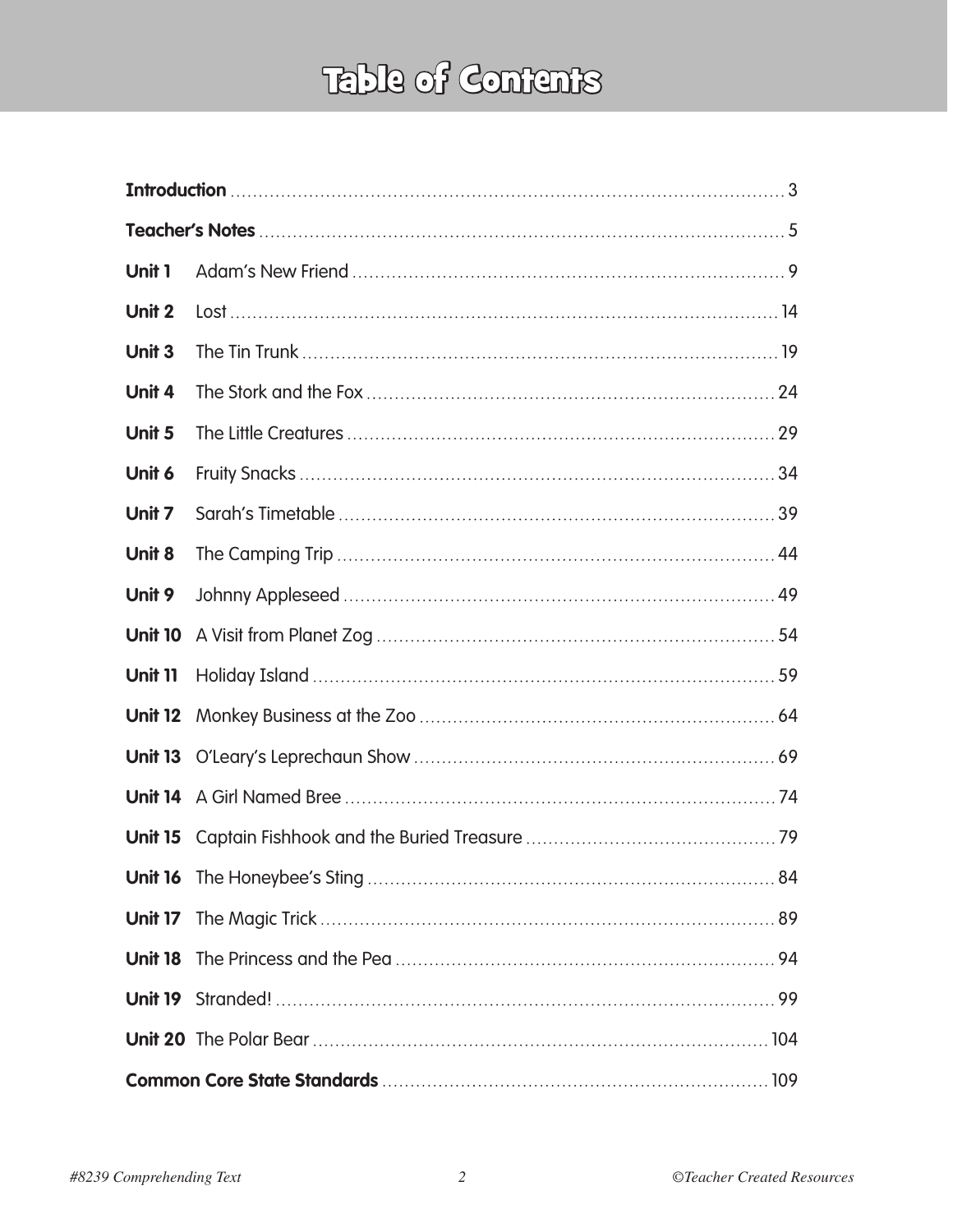$[0]$ nit 4

**Name** 

**Read the fable and answer the questions on the following pages.**

Fox invited Stork to dinner, and as a joke, he put their soup in shallow dishes. Fox could lap it up, but Stork could only wet the end of his long bill. Poor Stork left, still feeling hungry.

Fox smiled and said, "I'm sorry that you didn't like the soup I made."

"Don't apologize," replied Stork. "Come visit me soon, and I'll make dinner for you."

When Fox went to visit Stork, Stork put their dinner in long-necked jars with narrow mouths. Fox couldn't reach the food, and he just licked the outside of the jar.

"I will not apologize for the dinner," Stork said, "because one bad turn deserves another."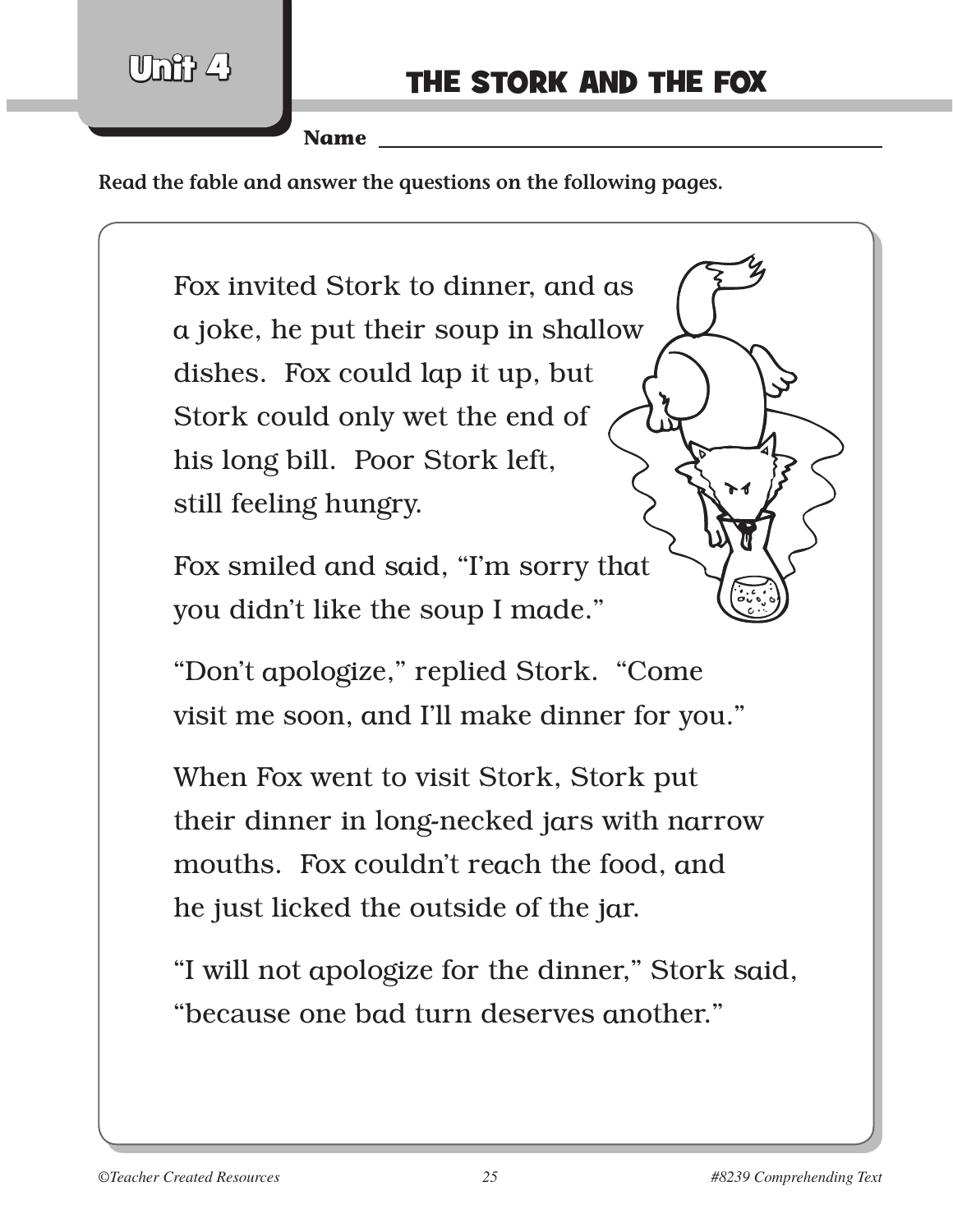| <b>Name</b>                                                                                |                                         | <b>Activities</b> |  |
|--------------------------------------------------------------------------------------------|-----------------------------------------|-------------------|--|
| THE STORK AND THE FOX                                                                      |                                         |                   |  |
| Find the answers directly in the text.<br><b>Right There</b>                               |                                         |                   |  |
| <b>1.</b> Read each sentence. Choose Yes or No.<br><b>a.</b> Fox made some soup for Stork. | $\Box$ Yes                              | $\square$ No      |  |
| <b>b.</b> Stork ate the soup Fox made.                                                     | $\Box$ Yes                              | $\square$ No      |  |
| c. Stork invited Fox to come for dinner.                                                   | $\Box$ Yes                              | $\Box$ No         |  |
| <b>d.</b> Fox enjoyed the dinner that Stork made for him.                                  | $\Box$ Yes                              | $\square$ No      |  |
| <b>e.</b> Fox played a trick on Stork.                                                     | $\blacksquare$ Yes                      | $\blacksquare$ No |  |
| <b>2.</b> Draw the type of dish that was suitable for each character.                      |                                         |                   |  |
| <b>a.</b> This is the dish Fox liked.                                                      | <b>b.</b> This is the dish Stork liked. |                   |  |
| Think about what the text says.<br><b>Think and Search</b>                                 |                                         |                   |  |
| Write in the missing words.                                                                |                                         |                   |  |
|                                                                                            |                                         |                   |  |
|                                                                                            |                                         |                   |  |
| 3. Stork made dinner for Fox because he wanted to ______________________________           |                                         |                   |  |
| ,我们也不能在这里的时候,我们也不能在这里的时候,我们也不能会在这里的时候,我们也不能会在这里的时候,我们也不能会在这里的时候,我们也不能会在这里的时候,我们也           |                                         |                   |  |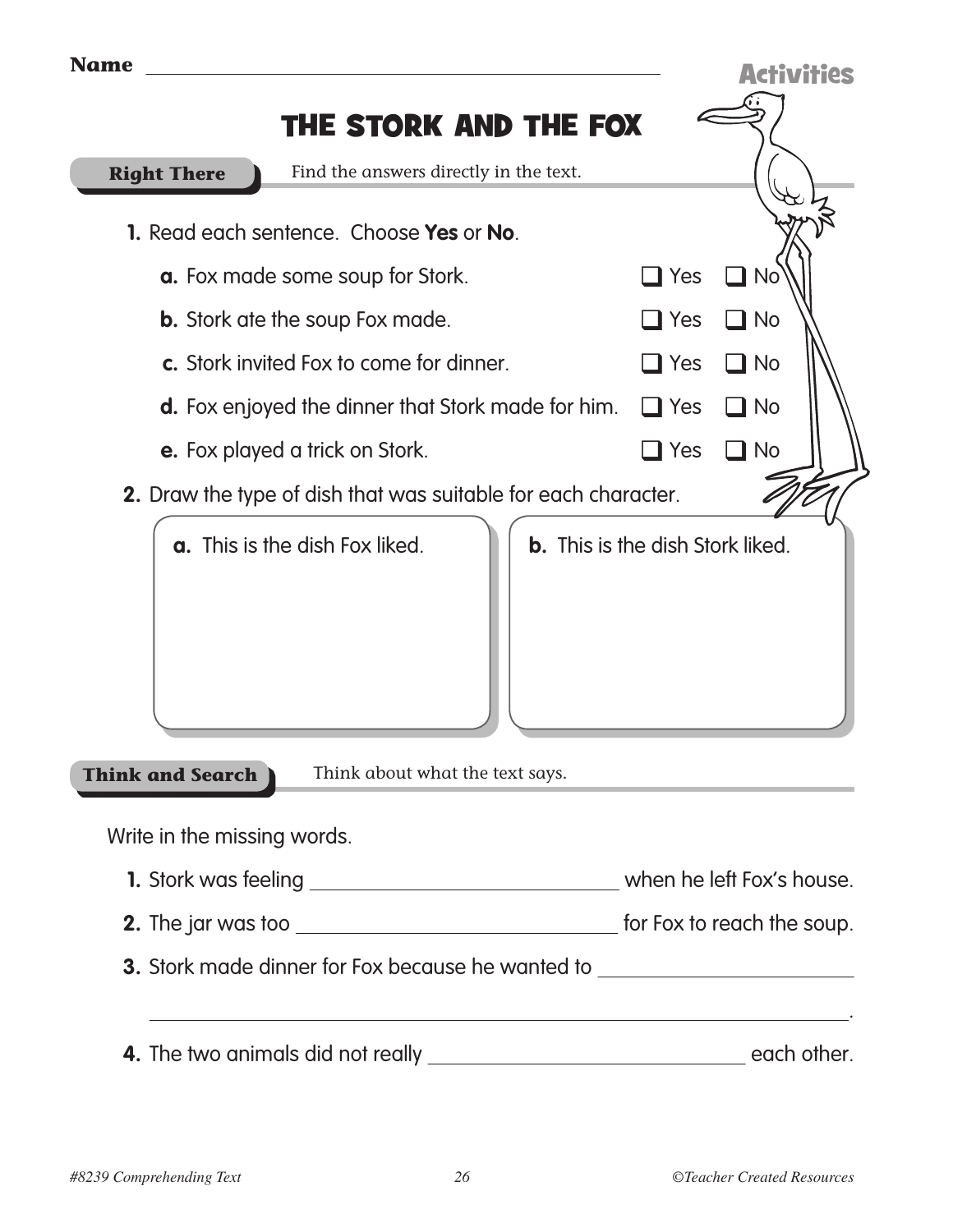| <b>Name</b>        | <b>Activities</b>                                                                                                              |  |
|--------------------|--------------------------------------------------------------------------------------------------------------------------------|--|
|                    | THE STORK AND THE FOX                                                                                                          |  |
| <b>On Your Own</b> | Use what you know about the text and your own experience.                                                                      |  |
| played on him?     | 1. Do you think that Stork was right to play the same trick on Fox that Fox                                                    |  |
|                    | 2. What do you think Fox learned?                                                                                              |  |
|                    | 3. Do you think that Fox will play the same trick again? Why or why not?                                                       |  |
|                    | 4. The word apologize means to say you are sorry. In the story, Fox said,<br>"I'm sorry that you didn't like the soup I made." |  |
|                    | Do you think Fox was really sorry?                                                                                             |  |
| What is the moral? | 5. The story of "The Stork and the Fox" is a fable with a moral at the end.                                                    |  |
|                    |                                                                                                                                |  |
|                    |                                                                                                                                |  |